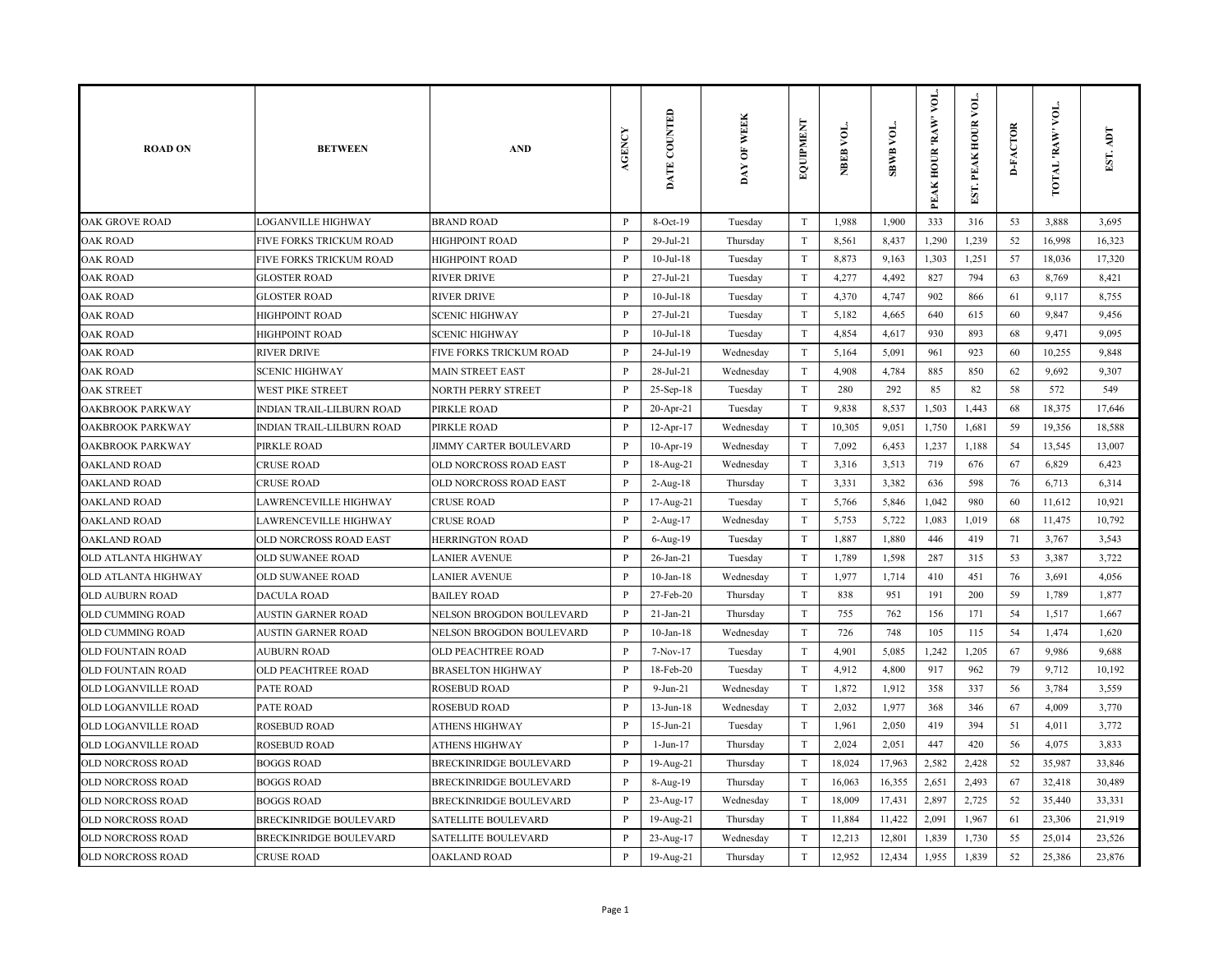| <b>ROAD ON</b>            | <b>BETWEEN</b>             | <b>AND</b>               | <b>AGENCY</b> | DATE COUNTED | DAY OF WEEK | EQUIPMENT                 | NBEB VOL. | SBWB VOL. | VOL.<br>PEAK HOUR 'RAW' | EST. PEAK HOUR VOI | <b>D-FACTOR</b> | TOTAL 'RAW' VOL. | EST. ADT |
|---------------------------|----------------------------|--------------------------|---------------|--------------|-------------|---------------------------|-----------|-----------|-------------------------|--------------------|-----------------|------------------|----------|
| OLD NORCROSS ROAD         | <b>CRUSE ROAD</b>          | <b>OAKLAND ROAD</b>      | $\, {\bf P}$  | $2-Aug-18$   | Thursday    | $\ensuremath{\mathrm{T}}$ | 11,888    | 11,141    | 2,025                   | 1,905              | 64              | 23,029           | 21,659   |
| OLD NORCROSS ROAD         | HERRINGTON ROAD            | <b>BOGGS ROAD</b>        | $\mathbf{P}$  | 19-Aug-21    | Thursday    | $\mathbf T$               | 18,432    | 17,258    | 3,074                   | 2,891              | 52              | 35,690           | 33,566   |
| OLD NORCROSS ROAD         | <b>HERRINGTON ROAD</b>     | <b>BOGGS ROAD</b>        | $\mathbf{P}$  | 8-Aug-19     | Thursday    | T                         | 17,967    | 19,021    | 2,908                   | 2,735              | 67              | 36,988           | 34,787   |
| OLD NORCROSS ROAD         | <b>HERRINGTON ROAD</b>     | <b>BOGGS ROAD</b>        | $\mathbf{P}$  | 22-Aug-17    | Tuesday     | $\rm T$                   | 19,078    | 18,162    | 3,300                   | 3,104              | 65              | 37,240           | 35,024   |
| <b>OLD NORCROSS ROAD</b>  | <b>HOPKINS MILL ROAD</b>   | <b>SIMPSON CIRCLE</b>    | P             | 10-Apr-19    | Wednesday   | T                         | 8,022     | 7,731     | 1,504                   | 1,444              | 70              | 15,753           | 15,128   |
| OLD NORCROSS ROAD         | HOPKINS MILL ROAD          | <b>SIMPSON CIRCLE</b>    | P             | 18-Apr-17    | Tuesday     | T                         | 8,178     | 8,020     | 1,354                   | 1,300              | 70              | 16,198           | 15,555   |
| OLD NORCROSS ROAD         | LANGFORD ROAD              | <b>BUFORD HIGHWAY</b>    | P             | 20-Apr-21    | Tuesday     | T                         | 1,690     | 466       | 197                     | 189                | 79              | 2,156            | 2,070    |
| OLD NORCROSS ROAD         | <b>LANGFORD ROAD</b>       | <b>BUFORD HIGHWAY</b>    | $\mathbf{P}$  | 10-Apr-19    | Wednesday   | T                         | 1,731     | 457       | 293                     | 281                | 80              | 2,188            | 2,101    |
| OLD NORCROSS ROAD         | <b>OAKLAND ROAD</b>        | HERRINGTON ROAD          | P             | 7-Aug-19     | Wednesday   | T                         | 11,624    | 11,888    | 1,921                   | 1,807              | 64              | 23,512           | 22,113   |
| OLD NORCROSS ROAD         | PLEASANT HILL ROAD         | <b>HOPKINS MILL ROAD</b> | $\mathbf{P}$  | 20-Feb-20    | Thursday    | $\ensuremath{\mathrm{T}}$ | 7,985     | 7,871     | 1,390                   | 1,459              | 62              | 15,856           | 16,639   |
| <b>OLD NORCROSS ROAD</b>  | PLEASANT HILL ROAD         | HOPKINS MILL ROAD        | $\mathbf{P}$  | 16-Feb-17    | Thursday    | $\mathbf T$               | 8,882     | 8,780     | 1,423                   | 1,493              | 54              | 17,662           | 18,535   |
| OLD NORCROSS ROAD         | RIVERSIDE PARKWAY          | <b>SUGARLOAF PARKWAY</b> | P             | 18-Aug-21    | Wednesday   | $\ensuremath{\mathrm{T}}$ | 9,723     | 10,510    | 1,681                   | 1,581              | 51              | 20,233           | 19,029   |
| OLD NORCROSS ROAD         | RIVERSIDE PARKWAY          | <b>SUGARLOAF PARKWAY</b> | P             | 6-Aug-19     | Tuesday     | $\mathbf T$               | 10,054    | 10,217    | 1,664                   | 1,565              | 57              | 20,271           | 19,065   |
| OLD NORCROSS ROAD         | <b>RIVERSIDE PARKWAY</b>   | <b>SUGARLOAF PARKWAY</b> | $\mathbf{P}$  | 2-Aug-18     | Thursday    | T                         | 9,393     | 9,943     | 1,871                   | 1,760              | 63              | 19,336           | 18,186   |
| OLD NORCROSS ROAD         | SATELLITE BOULEVARD        | PLEASANT HILL ROAD       | $\, {\bf P}$  | 7-Feb-19     | Thursday    | $\rm T$                   | 12,704    | 14,025    | 2,940                   | 3,085              | 50              | 26,729           | 28,049   |
| OLD NORCROSS ROAD         | <b>SATELLITE BOULEVARD</b> | PLEASANT HILL ROAD       | P             | 16-Feb-17    | Thursday    | T                         | 12,817    | 12,622    | 2,288                   | 2,401              | 63              | 25,439           | 26,696   |
| OLD NORCROSS ROAD         | <b>SIMPSON CIRCLE</b>      | <b>LANGFORD ROAD</b>     | $\, {\bf P}$  | 20-Apr-21    | Tuesday     | $\rm T$                   | 6,823     | 6,468     | 1,139                   | 1,094              | 62              | 13,291           | 12,763   |
| <b>OLD NORCROSS ROAD</b>  | <b>SIMPSON CIRCLE</b>      | <b>LANGFORD ROAD</b>     | P             | $4$ -Apr-18  | Wednesday   | $\rm T$                   | 6,590     | 6,453     | 1,100                   | 1,056              | 85              | 13,043           | 12,525   |
| OLD NORCROSS ROAD         | SUGARLOAF PARKWAY          | <b>CRUSE ROAD</b>        | $\, {\bf P}$  | 19-Aug-21    | Thursday    | $\rm T$                   | 14,562    | 15,060    | 2,205                   | 2,074              | 53              | 29,622           | 27,859   |
| OLD NORCROSS ROAD         | <b>SUGARLOAF PARKWAY</b>   | <b>CRUSE ROAD</b>        | $\mathbf{P}$  | 22-Aug-17    | Tuesday     | $\mathbf T$               | 13,635    | 13,964    | 2,066                   | 1,943              | 64              | 27,599           | 25,957   |
| <b>OLD NORCROSS ROAD</b>  | WEST PIKE STREET           | <b>RIVERSIDE PARKWAY</b> | $\mathbf{P}$  | 19-Aug-21    | Thursday    | T                         | 9,181     | 9,585     | 1,728                   | 1,625              | 52              | 18,766           | 17,649   |
| OLD NORCROSS ROAD         | <b>WEST PIKE STREET</b>    | <b>RIVERSIDE PARKWAY</b> | $\mathbf{P}$  | $1-Aug-18$   | Wednesday   | $\mathbf T$               | 8,817     | 8,765     | 1,701                   | 1,600              | 59              | 17,582           | 16,536   |
| OLD NORCROSS-TUCKER ROAD  | <b>BRITT ROAD</b>          | DEKALB COUNTY LINE       | P             | 8-May-19     | Wednesday   | T                         | 3,751     | 3,781     | 800                     | 760                | 52              | 7,532            | 7,158    |
| OLD NORCROSS-TUCKER ROAD  | SOUTH NORCROSS-TUCKER ROAD | <b>BRITT ROAD</b>        | P             | 15-Apr-21    | Thursday    | $\mathbf T$               | 4,124     | 4,000     | 662                     | 636                | 51              | 8,124            | 7,801    |
| OLD NORCROSS-TUCKER ROAD  | SOUTH NORCROSS-TUCKER ROAD | <b>BRITT ROAD</b>        | P             | 13-Apr-17    | Thursday    | $\mathbf T$               | 4,551     | 4,605     | 873                     | 838                | 61              | 9,156            | 8,793    |
| OLD PEACHTREE ROAD        | <b>BRIARFIELD WAY</b>      | <b>COLLINS HILL ROAD</b> | $\, {\bf P}$  | 12-Sep-19    | Thursday    | $\mathbf T$               | 9,254     | 9,593     | 1,722                   | 1,654              | 67              | 18,847           | 18,099   |
| <b>OLD PEACHTREE ROAD</b> | <b>BUFORD DRIVE</b>        | <b>BRIARFIELD WAY</b>    | $\mathbf{P}$  | $9-Sep-21$   | Thursday    | $\rm T$                   | 5,227     | 5,473     | 1,029                   | 988                | 60              | 10,700           | 10,275   |
| <b>OLD PEACHTREE ROAD</b> | <b>BUFORD DRIVE</b>        | <b>BRIARFIELD WAY</b>    | $\mathbf{P}$  | $5-Sep-18$   | Wednesday   | $\rm T$                   | 5,240     | 5,205     | 901                     | 865                | 67              | 10,445           | 10,030   |
| <b>OLD PEACHTREE ROAD</b> | <b>BUFORD DRIVE</b>        | <b>BRIARFIELD WAY</b>    | P             | 20-Sep-17    | Wednesday   | $\mathbf T$               | 4,305     | 4,306     | 823                     | 790                | 55              | 8,611            | 8,269    |
| OLD PEACHTREE ROAD        | <b>BUNTEN ROAD</b>         | <b>BUFORD HIGHWAY</b>    | P             | 27-Feb-20    | Thursday    | $\rm T$                   | 7,316     | 6,574     | 1,441                   | 1,512              | 60              | 13,890           | 14,576   |
| <b>OLD PEACHTREE ROAD</b> | <b>BUNTEN ROAD</b>         | <b>BUFORD HIGHWAY</b>    | $\, {\bf P}$  | 21-Feb-17    | Tuesday     | $\mathbf T$               | 6,670     | 6,212     | 1,248                   | 1,310              | 66              | 12,882           | 13,518   |
| OLD PEACHTREE ROAD        | COLLINS HILL ROAD          | <b>HORIZON DRIVE</b>     | P             | 27-Jan-21    | Wednesday   | T                         | 9,476     | 9,278     | 1,886                   | 2,073              | 65              | 18,754           | 20,609   |
| <b>OLD PEACHTREE ROAD</b> | COLLINS HILL ROAD          | <b>HORIZON DRIVE</b>     | P             | 16-Jan-19    | Wednesday   | $\mathbf T$               | 9,711     | 10,293    | 1,569                   | 1,724              | 87              | 20,004           | 21,982   |
| <b>OLD PEACHTREE ROAD</b> | COLLINS HILL ROAD          | <b>HORIZON DRIVE</b>     | $\mathbf{P}$  | $24$ -Jan-18 | Wednesday   | T                         | 10,164    | 9,842     | 1,574                   | 1,730              | 83              | 20,006           | 21,985   |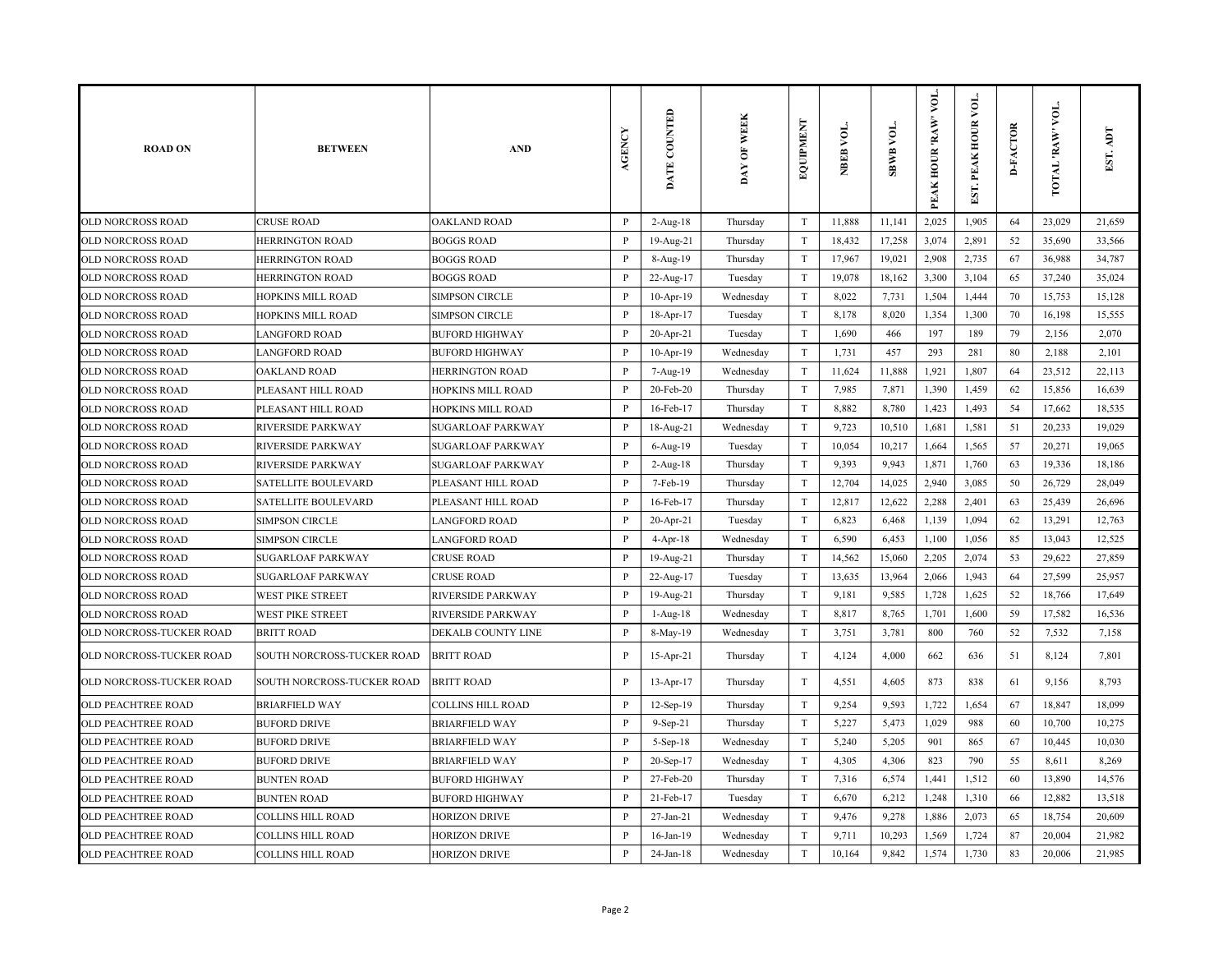| <b>ROAD ON</b>                | <b>BETWEEN</b>                       | <b>AND</b>                     | AGENCY       | DATE COUNTED | <b>WEEK</b><br>DAY OF | EQUIPMENT                 | NBEB VOL. | <b>SBWB VOL.</b> | VOL.<br>PEAK HOUR 'RAW' | ð<br>EST. PEAK HOUR | <b>D-FACTOR</b> | VOL.<br>TOTAL 'RAW' | EST. ADT |
|-------------------------------|--------------------------------------|--------------------------------|--------------|--------------|-----------------------|---------------------------|-----------|------------------|-------------------------|---------------------|-----------------|---------------------|----------|
| <b>OLD PEACHTREE ROAD</b>     | <b>DACULA ROAD</b>                   | HURRICANE SHOALS ROAD          | P            | 7-Nov-17     | Tuesday               | T                         | 4,572     | 4,141            | 987                     | 958                 | 67              | 8,713               | 8,453    |
| OLD PEACHTREE ROAD            | <b>DEAN ROAD</b>                     | NORTHBROOK PARKWAY             | $\mathbf{P}$ | 15-Sep-21    | Wednesday             | $\rm T$                   | 11,224    | 10,758           | 1,771                   | 1,701               | 60              | 21,982              | 21,109   |
| <b>OLD PEACHTREE ROAD</b>     | <b>DEAN ROAD</b>                     | <b>NORTHBROOK PARKWAY</b>      | P            | 5-Sep-18     | Wednesday             | $\ensuremath{\mathrm{T}}$ | 10,850    | 11,002           | 2,244                   | 2,155               | 51              | 21,852              | 20,984   |
| <b>OLD PEACHTREE ROAD</b>     | HORIZON DRIVE                        | LAWRENCEVILLE-SUWANEE ROAD     | $\mathbf{P}$ | 28-Jan-20    | Tuesday               | $\rm T$                   | 1,552     | 1,677            | 327                     | 359                 | 56              | 3,229               | 3,548    |
| <b>OLD PEACHTREE ROAD</b>     | <b>HORIZON DRIVE</b>                 | LAWRENCEVILLE-SUWANEE ROAD     | P            | 24-Jan-17    | Tuesday               | $\rm T$                   | 1,678     | 1,669            | 412                     | 453                 | 58              | 3,347               | 3,678    |
| <b>OLD PEACHTREE ROAD</b>     | HURRICANE SHOALS ROAD                | <b>OLD FOUNTAIN ROAD</b>       | $\mathbf{P}$ | 18-Feb-20    | Tuesday               | $\mathbf T$               | 4,301     | 4,113            | 833                     | 874                 | 54              | 8,414               | 8,830    |
| OLD PEACHTREE ROAD            | $I-85$                               | SATELLITE BOULEVARD            | P            | 27-Feb-20    | Thursday              | $\rm T$                   | 17,233    | 17,477           | 3,003                   | 3,151               | 58              | 34,710              | 36,425   |
| OLD PEACHTREE ROAD            | I-85                                 | <b>SATELLITE BOULEVARD</b>     | $\mathbf{P}$ | 22-Feb-18    | Thursday              | T                         | 17,564    | 17,078           | 3,072                   | 3,224               | 59              | 34,642              | 36,353   |
| OLD PEACHTREE ROAD            | LAWRENCEVILLE-SUWANEE ROAD DEAN ROAD |                                | P            | $9-Sep-21$   | Thursday              | $\mathbf T$               | 6,629     | 6,362            | 921                     | 884                 | 56              | 12,991              | 12,475   |
| <b>OLD PEACHTREE ROAD</b>     | LAWRENCEVILLE-SUWANEE ROAD DEAN ROAD |                                | P            | 26-Sep-17    | Tuesday               | $\mathbf T$               | 7,033     | 6,462            | 906                     | 870                 | 52              | 13,495              | 12,959   |
| OLD PEACHTREE ROAD            | NORTHBROOK PARKWAY                   | <b>SEVER ROAD</b>              | P            | 16-Sep-21    | Thursday              | $\ensuremath{\mathrm{T}}$ | 11,945    | 10,629           | 2,345                   | 2,252               | 61              | 22,574              | 21,678   |
| <b>OLD PEACHTREE ROAD</b>     | NORTHBROOK PARKWAY                   | <b>SEVER ROAD</b>              | P            | 25-Sep-18    | Tuesday               | $\mathbf T$               | 12,449    | 10,691           | 2,328                   | 2,236               | 70              | 23,140              | 22,221   |
| <b>OLD PEACHTREE ROAD</b>     | <b>OLD FOUNTAIN ROAD</b>             | PROSPECT CHURCH ROAD           | P            | $7 - Dec-17$ | Thursday              | $\mathbf T$               | 4,270     | 3,620            | 729                     | 729                 | 60              | 7,890               | 7,889    |
| OLD PEACHTREE ROAD            | PROSPECT CHURCH ROAD                 | <b>BRASELTON HIGHWAY</b>       | $\mathbf{P}$ | 7-Dec-17     | Thursday              | $\mathbf T$               | 4,998     | 4,511            | 918                     | 918                 | 64              | 9,509               | 9,508    |
| <b>OLD PEACHTREE ROAD</b>     | <b>SATELLITE BOULEVARD</b>           | <b>SOUTH SCALES ROAD</b>       | $\mathbf{P}$ | 27-Feb-20    | Thursday              | $\mathbf T$               | 9,623     | 10,098           | 1,775                   | 1,863               | 61              | 19,721              | 20,695   |
| OLD PEACHTREE ROAD            | SATELLITE BOULEVARD                  | <b>SOUTH SCALES ROAD</b>       | P            | 21-Feb-17    | Tuesday               | $\mathbf T$               | 8,879     | 9,352            | 1,524                   | 1,599               | 52              | 18,231              | 19,132   |
| <b>OLD PEACHTREE ROAD</b>     | <b>SEVER ROAD</b>                    | $I-85$                         | $\, {\bf P}$ | 12-Sep-19    | Thursday              | $\ensuremath{\mathrm{T}}$ | 18,976    | 14,247           | 2,986                   | 2,867               | 63              | 33,223              | 31,904   |
| OLD PEACHTREE ROAD            | SOUTH SCALES ROAD                    | <b>SUGARLOAF PARKWAY</b>       | P            | 9-Feb-21     | Tuesday               | $\mathbf T$               | 7,563     | 7,388            | 1,313                   | 1,378               | 59              | 14,951              | 15,690   |
| OLD PEACHTREE ROAD            | <b>SOUTH SCALES ROAD</b>             | <b>SUGARLOAF PARKWAY</b>       | $\mathbf{P}$ | 22-Feb-18    | Thursday              | $\mathbf T$               | 7,506     | 7,373            | 1,409                   | 1,479               | 63              | 14,879              | 15,614   |
| <b>OLD PEACHTREE ROAD</b>     | <b>SUGARLOAF PARKWAY</b>             | <b>BUNTEN ROAD</b>             | $\mathbf{P}$ | 27-Feb-20    | Thursday              | $\mathbf T$               | 6,673     | 6,091            | 1,293                   | 1,357               | 59              | 12,764              | 13,395   |
| <b>OLD PEACHTREE ROAD</b>     | <b>SUGARLOAF PARKWAY</b>             | <b>BUNTEN ROAD</b>             | P            | 22-Feb-18    | Thursday              | $\mathbf T$               | 6,868     | 5,906            | 1,227                   | 1,288               | 62              | 12,774              | 13,405   |
| <b>OLD PEACHTREE ROAD</b>     | <b>SUGARLOAF PARKWAY</b>             | <b>BUNTEN ROAD</b>             | $\mathbf{P}$ | 21-Feb-17    | Tuesday               | $\mathbf T$               | 6,409     | 6,055            | 1,301                   | 1,365               | 59              | 12,464              | 13,080   |
| <b>OLD PEACHTREE ROAD</b>     | <b>SUNNYHILL ROAD</b>                | <b>BUFORD DRIVE</b>            | P            | $15-Sep-21$  | Wednesday             | $\mathbf T$               | 5,128     | 5,266            | 870                     | 835                 | 61              | 10,394              | 9,981    |
| OLD PEACHTREE ROAD            | SUNNYHILL ROAD                       | <b>BUFORD DRIVE</b>            | P            | 5-Sep-18     | Wednesday             | $\ensuremath{\mathrm{T}}$ | 5,464     | 4,969            | 906                     | 870                 | 65              | 10,433              | 10,019   |
| <b>OLD ROSSER ROAD</b>        | HARMONY GROVE ROAD                   | DEKALB COUNTY LINE             | $\, {\bf P}$ | 25-May-21    | Tuesday               | $\mathbf T$               | 2,147     | 2,347            | 495                     | 470                 | 56              | 4,494               | 4,271    |
| OLD ROSSER ROAD               | HARMONY GROVE ROAD                   | DEKALB COUNTY LINE             | $\mathbf{P}$ | 17-May-18    | Thursday              | $\mathbf T$               | 2,346     | 2,457            | 658                     | 625                 | 61              | 4,803               | 4,565    |
| OLD SNELLVILLE HIGHWAY        | <b>SUGARLOAF PARKWAY</b>             | FIVE FORKS TRICKUM ROAD        | P            | 17-Aug-21    | Tuesday               | $\mathbf T$               | 2,231     | 2,480            | 428                     | 403                 | 61              | 4,711               | 4,431    |
| <b>OLD SNELLVILLE HIGHWAY</b> | <b>SUGARLOAF PARKWAY</b>             | <b>FIVE FORKS TRICKUM ROAD</b> | P            | $2$ -Aug-18  | Thursday              | $\mathbf T$               | 2,221     | 2,375            | 482                     | 453                 | 69              | 4,596               | 4,323    |
| OLD SNELLVILLE HIGHWAY        | WEBB GIN HOUSE ROAD                  | <b>SUGARLOAF PARKWAY</b>       | P            | 17-Aug-21    | Tuesday               | $\rm T$                   | 2,607     | 2,730            | 586                     | 551                 | 65              | 5,337               | 5,019    |
| <b>OLD SNELLVILLE HIGHWAY</b> | WEBB GIN HOUSE ROAD                  | <b>SUGARLOAF PARKWAY</b>       | P            | 2-Aug-17     | Wednesday             | T                         | 2,991     | 2,755            | 601                     | 565                 | 61              | 5,746               | 5,404    |
| OLD SUWANEE ROAD              | WOODWARD MILL ROAD                   | <b>BUFORD HIGHWAY</b>          | P            | 7-Dec-17     | Thursday              | T                         | 2,253     | 2,113            | 494                     | 494                 | 54              | 4,366               | 4,366    |
| <b>OLD TUCKER ROAD</b>        | DEKALB COUNTY LINE                   | LILBURN-STONE MOUNTAIN ROAD    | $\mathbf{P}$ | 20-May-21    | Thursday              | T                         | 2,274     | 2,159            | 387                     | 368                 | 62              | 4,433               | 4,213    |